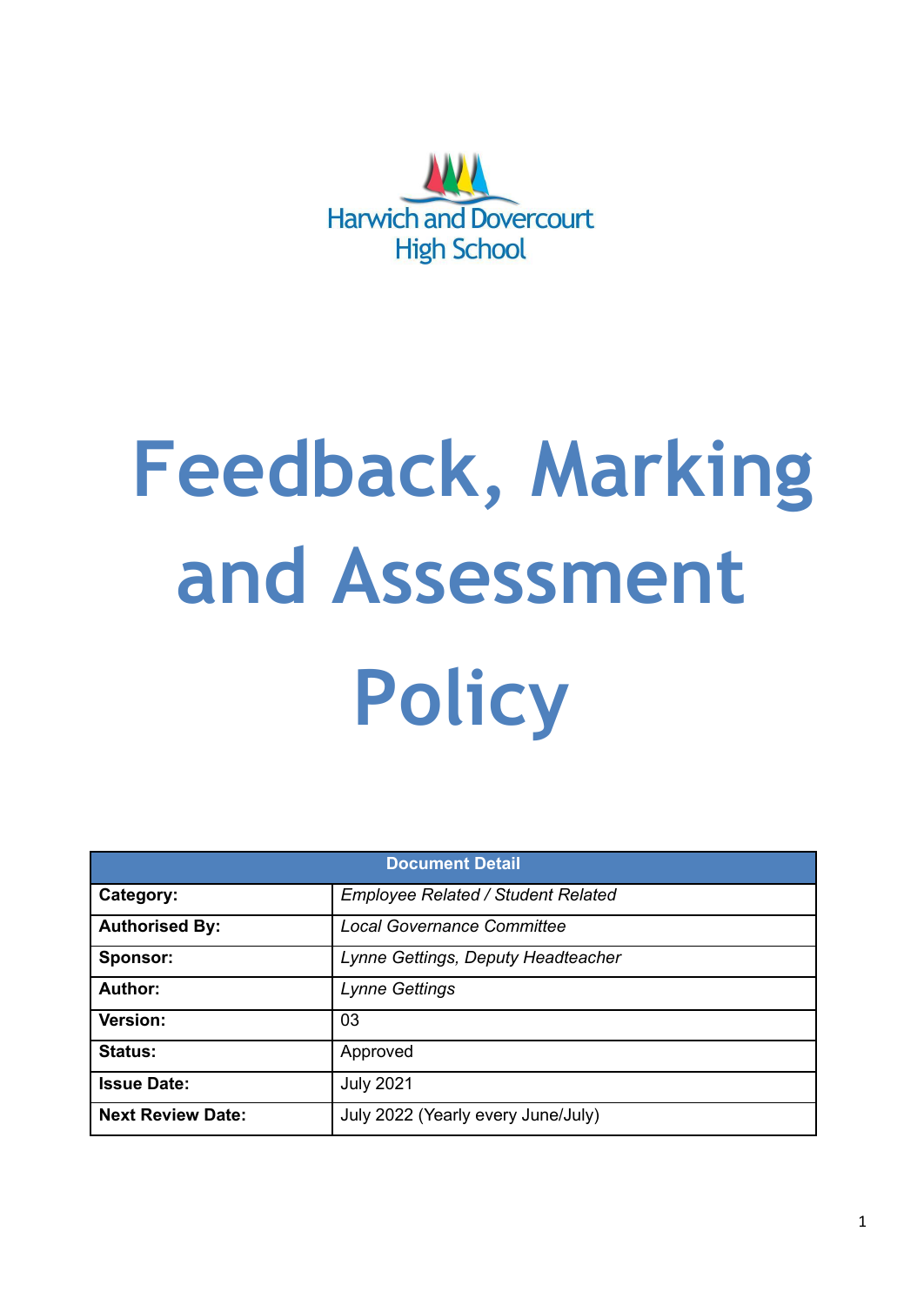## **Ownership and Control**

# **History**

| <b>Version</b> | <b>Author</b> | <b>Dated</b>            | <b>Status</b> | <b>Details</b>                            |
|----------------|---------------|-------------------------|---------------|-------------------------------------------|
| 01             | Ge            | 31 January 2018<br>2017 | Approved      | Approved by the LGB 31 January 2018       |
| 02             | Ge            | 19th July 2018          | Approved      | Approved by Chair's Action 19th July 2018 |
| 02             | Ge            | June 2019               | Approved      | Approved by LGB 13th June 2019            |
| 03             | Ge            | <b>July 2020</b>        | Approved      | Approved by LGC 2nd July 2020             |
| 03             | Ge            | <b>July 2021</b>        | Approved      | Approved by LGC 5th July 2021             |

## **Intended Audience**

| <b>Intended Audience</b>       | l Intended Method of Distribution <b>\</b> |
|--------------------------------|--------------------------------------------|
| Students, Parents/Carers/Staff | Website, Sharepoint Drive                  |
|                                |                                            |

# **Amendment Tracker**

**Summary of all changes being proposed in this policy review:**

None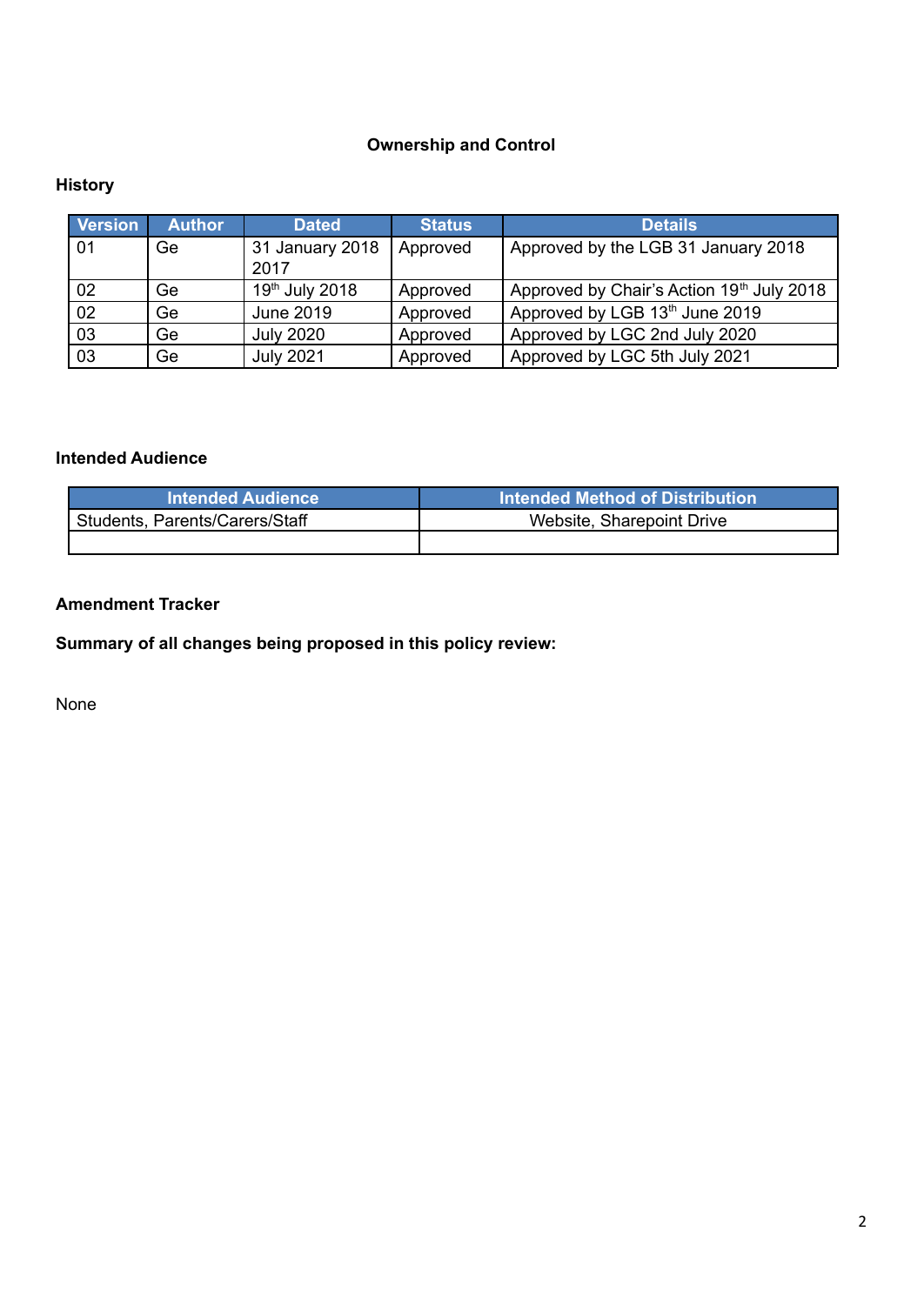# **Feedback, Marking and Assessment Policy**

#### **Purpose of Marking and Feedback**

Regular, quality feedback has a significant impact on student learning. Feedback is a continuous process and takes many different forms - both verbal and written. It may be given to a whole class, a small group and individuals. Marking and feedback should be timely, precise, specific and concise. The DFE states that marking should be meaningful, manageable and motivating. Feedback should inform planning.

#### **What is the responsibility of students?**

Students need to read any written feedback they receive and respond to it, using green pen by doing something very specific and concrete to improve their learning. Feedback should involve more work for the student than the teacher.

#### **Written Feedback**

Teachers are to use red pen when marking and giving written feedback. Marking and feedback should lead to progress and improved outcomes for students.

Written feedback should take the form of a short term target and/or a long term target. The short-term target leads to immediate improvement and may be knowledge based. The longer-term target leads to long-term improvement and may be skills based.

Assessments should always include a target for long-term improvement.

Students should be able to refer back to and track their targets for long-term improvement as part of the learning process.

#### **Giving feedback as actions**

All short-term targets, leading to immediate improvement are to take the form of one of the following actions:

- 1. **Redraft; Re-do** e.g. Redraft this piece of work by doing X, by adding Y, by correcting Z. Re-do this piece of work but this time make sure you include X, state Z correctly.
- 2. **Rehearse or Repeat** is about practising something specific e.g. practise X by doing these questions or rehearse Y by re-writing these statements adding Z.
- 3. **Revisit and Respond** is about more practice answering similar questions e.g. extension questions or similar new questions.
- 4. **Re-learn and re-test** is specifying a set of knowledge and asking students to return to the routine of retrieval practice or re-visit previous learning e.g. self-quizzing using a variety of memory techniques to ensure words, ideas, facts, equations, details, quotations are learned. This could lead to a minitest.
- 5. **Research and Record** is students showing deeper insight or wider references e.g. teachers specifying what reading should be done or where students should research and recording their findings.

#### **Fast Feedback in practice**

To support staff in ensuring that feedback is manageable and concise, the following are examples of strategies that can be used: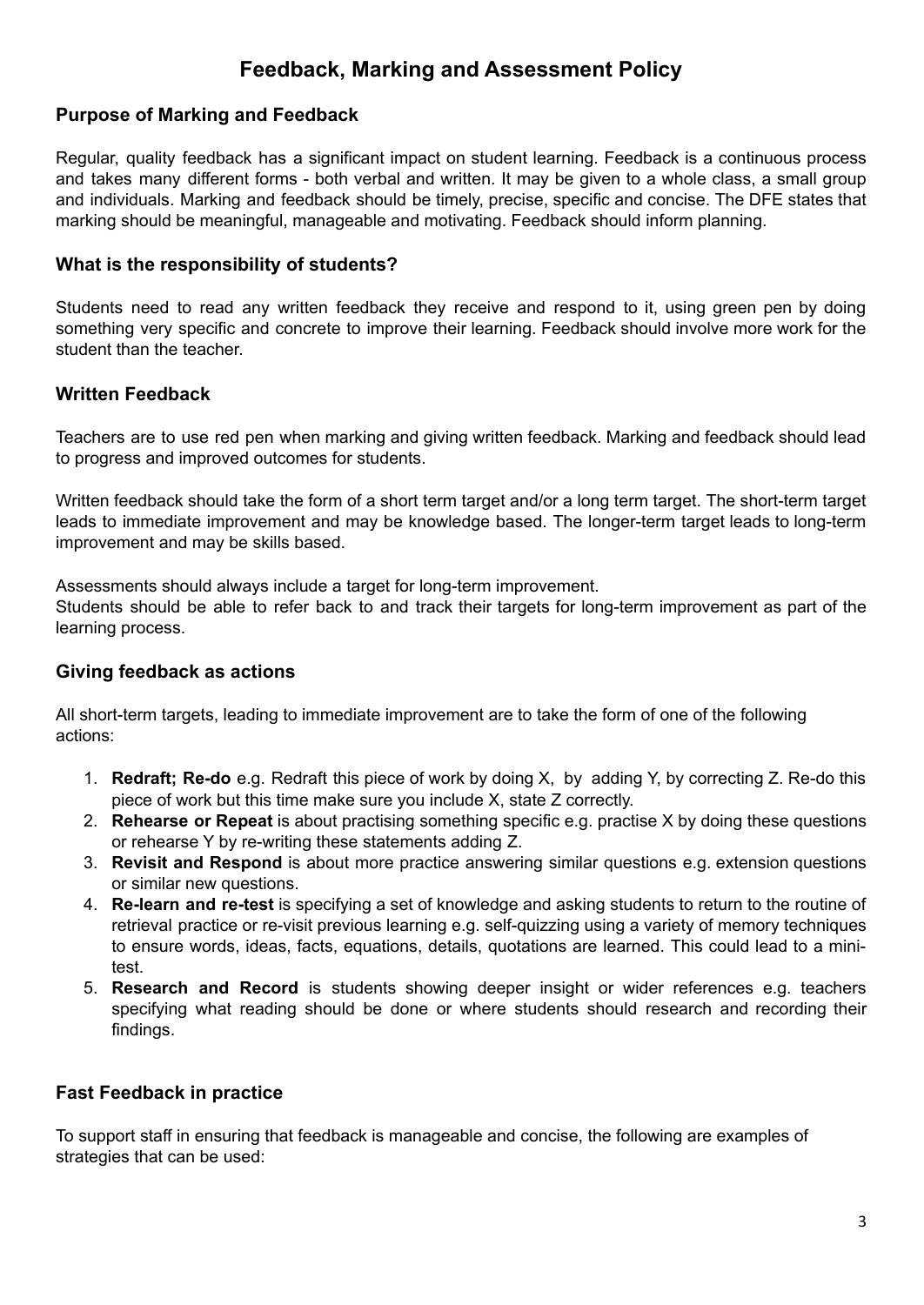- Using a visualiser to model what went well
- Dot marking
- Peer and self-assessment in red pen
- Live marking
- Double ticks and circles
- Highlighting
- Using structure strips & mark schemes for fast feedback
- Whole-class feedback
- www/ebi

#### **Frequency of Marking**

- Core KS3 every 2 weeks
- KS3 History, Geography every 3 weeks
- Other KS3 subjects every 4 weeks
- KS4 & KS5 every 2 weeks

#### **Marking for Literacy**

| Mark | Means                                     |
|------|-------------------------------------------|
| Sp   | Try this spelling again                   |
| Cap  | This word should have a capital letter    |
| Р    | A piece of punctuation is missing here    |
| 11   | Change paragraph here                     |
| SS   | Sentence Sense - Does this make<br>sense? |

#### **SPAG Orange**

At least once a half term on an extended piece of writing, a teacher highlights SPAG errors in orange. The expectation is that the student then responds to SPAG Orange in green pen (correcting the SPAG error). The amount of errors highlighted on a piece of work is at the discretion of the teacher and may vary per student but obvious and repeated errors need to be addressed.

In English, SPAG Orange will be expected in fortnightly Extended Writing Tasks.

# **Assessments**

Regular assessments must be built into the scheme of learning and marks/grades recorded in GO4 schools mark books. Standardisation and moderation processes for all year groups should form part of Faculty Team meetings.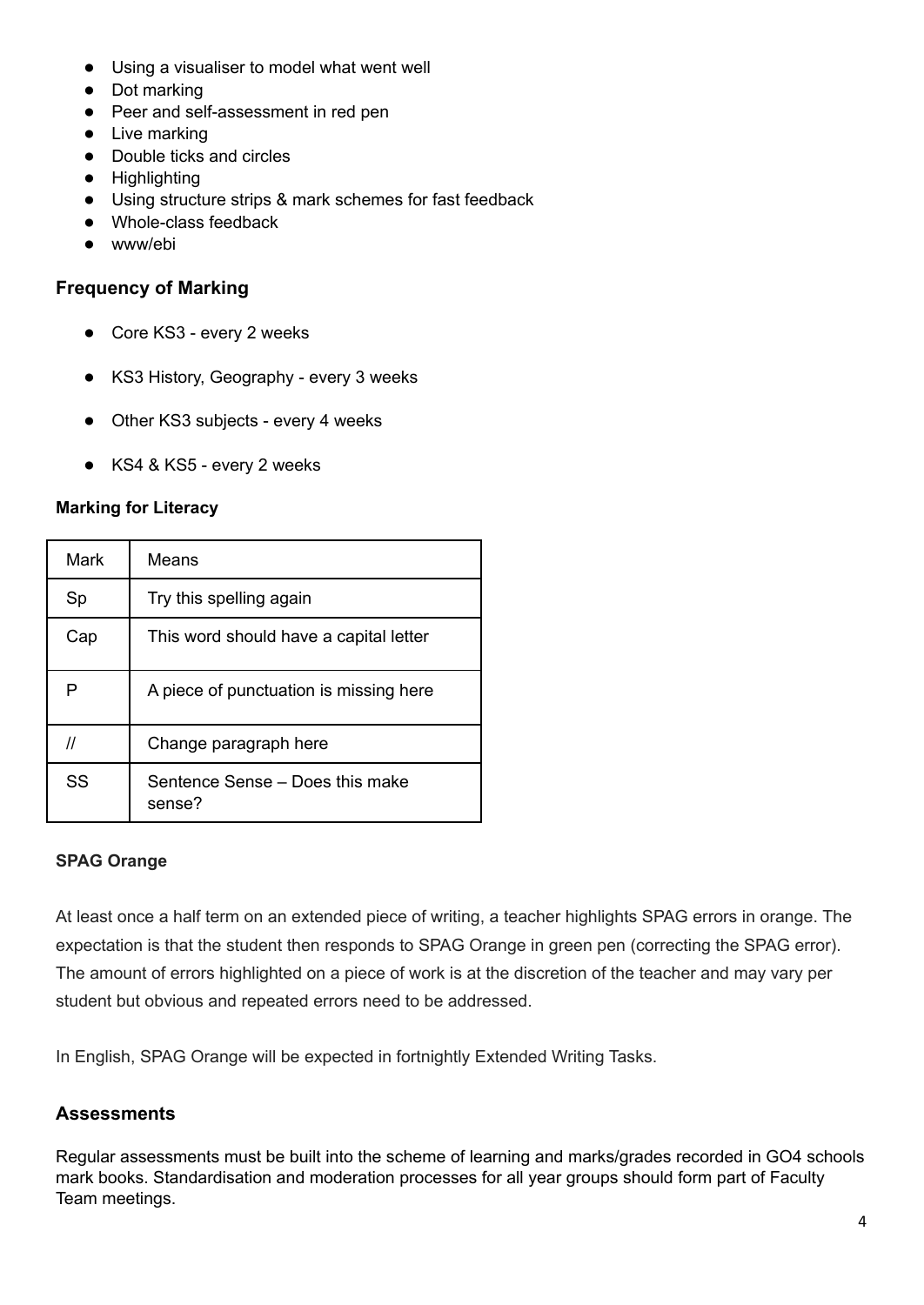# **Assessment Checklist**

This checklist should be used to review/plan all assessments to ensure across the school assessments are accurate, reliable and robust. Alongside this checklist the reviewer needs to have:

- The Scheme of Learning linked to the assessment
- An understanding or copy of the GCSE/BTEC/VCERT exam/assessment

| <b>Assessment criteria</b>                                                                                     | ✓∣<br>X |  |
|----------------------------------------------------------------------------------------------------------------|---------|--|
| Does the assessment have the correct number of questions/marks?                                                |         |  |
| Do the questions reflect the style of question used in Yr 11? (E.g. multiple choice, heads and tail<br>match). |         |  |
| Does the scaffolding of the assessment mimic the Yr 11 assessment with the correct tariff<br>questions?        |         |  |
| Is there appropriate challenge in the assessment?                                                              |         |  |
| Does the assessment clearly link to the skills and knowledge delivered through the Scheme of<br>Learning?      |         |  |
| Have the correct number of literacy/technical accuracy marks been included? (If applicable to the<br>course)   |         |  |
| Have the correct number of numeracy/graphical marks been included? (If applicable to the course)               |         |  |
| Is an appropriate source/figure used? (If applicable to the course)                                            |         |  |
| Is there a mark scheme in place?                                                                               |         |  |
| Does GO4 schools have a marksheet set up with the correct number of marks and grade<br>boundaries?             |         |  |
| Has the department got a clear plan on ensuring this assessment is completed in exam<br>conditions?            |         |  |
| How will the department be standardising/moderating this assessment?                                           |         |  |
| Is the assessment assessing content or skills?                                                                 |         |  |

#### **Prior to the assessment**

- Students re-visit the previous ebi/long-term target in relation to the skill tested
- Teacher models how to improve i.e. what a "good" answer looks like, particularly in the light of class ebis/targets
- Students identify what they need to do to improve
- Teacher shares the mark scheme and/or success criteria
- Teacher talks the students through how to approach the assessment